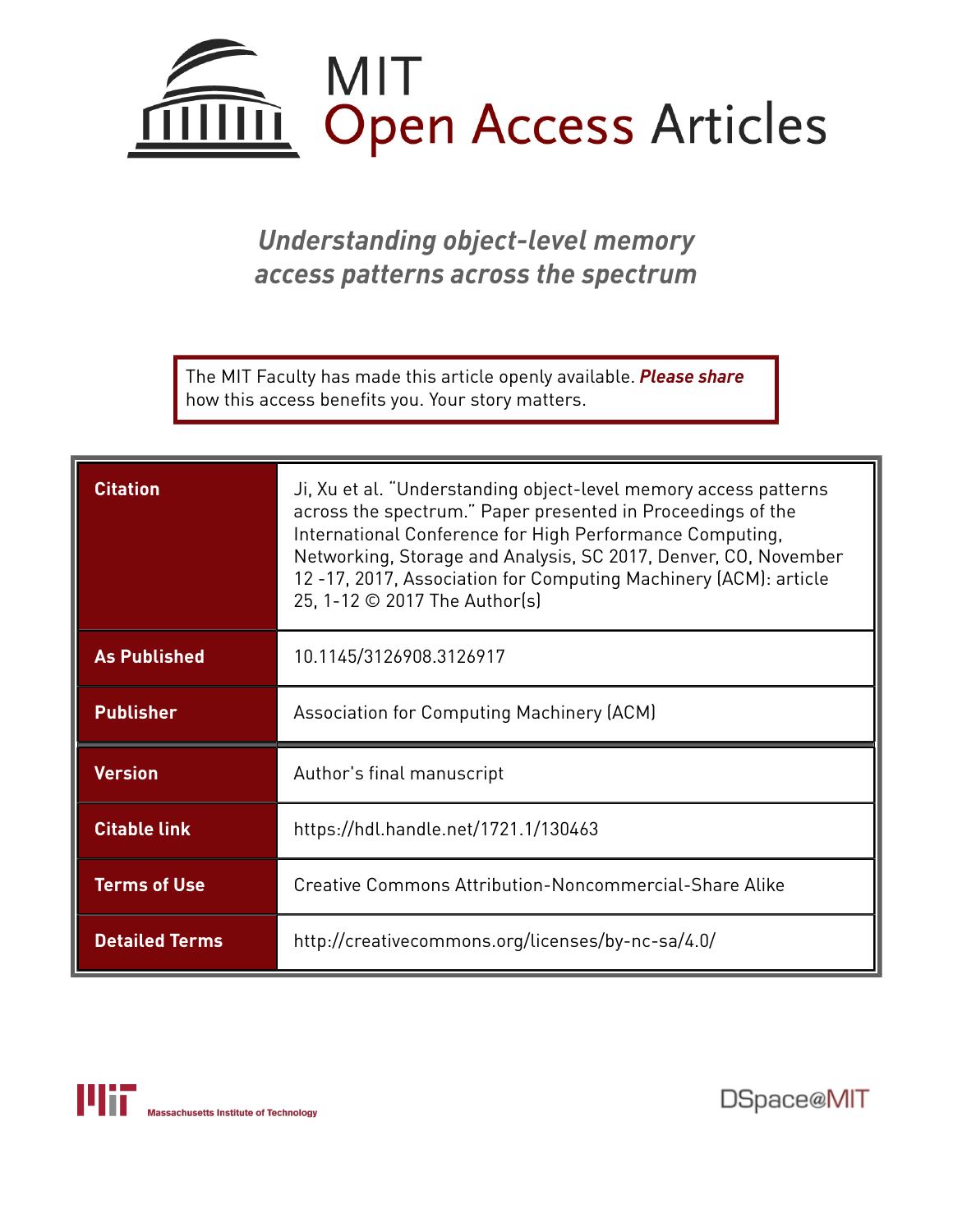# Understanding Object-level Memory Access Patterns Across the Spectrum

Xu Ji Tsinghua University Qatar Computing Research Institute, **HBKU** 

Xiaosong Ma Qatar Computing Research Institute, **HRKU** 

Oak Ridge National Laboratory

Chao Wang

Youngjae Kim Sogang University CSAIL, MIT

Nosayba El-Sayed<sup>∗</sup>

Sudharshan S. Vazhkudai Oak Ridge National Laboratory

Wei Xue Tsinghua University

# ABSTRACT

Memory accesses limit the performance and scalability of countless applications. Many design and optimization efforts will benefit from an in-depth understanding of memory access behavior, which is not offered by extant access tracing and profiling methods.

In this paper, we adopt a holistic memory access profiling approach to enable a better understanding of program-system memory interactions. We have developed a two-pass tool adopting fast online and slow offline profiling, with which we have profiled, at the variable/object level, a collection of 38 representative applications spanning major domains (HPC, personal computing, data analytics, AI, graph processing, and datacenter workloads), at varying problem sizes. We have performed detailed result analysis and code examination. Our findings provide new insights into application memory behavior, including insights on per-object access patterns, adoption of data structures, and memory-access changes at different problem sizes. We find that scientific computation applications exhibit distinct behaviors compared to datacenter workloads, motivating separate memory system design/optimizations.

# **KEYWORDS**

Memory profiling, object access patterns, workload characterization, tracing, data types and structures

#### ACM Reference format:

Xu Ji, Chao Wang, Nosayba El-Sayed, Xiaosong Ma, Youngjae Kim, Sudharshan S. Vazhkudai, Wei Xue, and Daniel Sanchez. 2017. Understanding Object-level Memory Access Patterns Across the Spectrum. In Proceedings of SC17, Denver, CO, USA, November 12–17, 2017, [12](#page-12-0) pages. DOI: 10.1145/3126908.3126917

<sup>∗</sup>Hosted partially by QCRI, HBKU through a CSAIL-QCRI joint postdoctoral program.

SC17, Denver, CO, USA

 $@ 2017$  ACM. 978-1-4503-5114-0/17/11...\$15.00 DOI: 10.1145/3126908.3126917

Daniel Sanchez CSAIL, MIT

# 1 INTRODUCTION

The memory subsystem is crucial to computational efficiency and scalability. Today's computer systems offer both high DRAM capacity/performance efficiency and a deep memory cache layer that mixes HBM, DRAM, and one or more NVMs. This trend has enabled in-memory processing in multiple application domains [\[24,](#page-12-1) [51,](#page-12-2) [63\]](#page-12-3). On the other hand, in recent years there has been a dramatic increase in both the number of cores and the application (VM) concurrency on a physical node, as seen in supercomputers, datacenters, and public/private clouds. As a result, the memory-bandwidth-to-FLOP ratio has been steadily declining, e.g., from <sup>0</sup>.<sup>85</sup> for the No. 1 supercomputer on Top500 [\[54\]](#page-12-4) in 1997 to <sup>0</sup>.<sup>01</sup> for the upcoming projected Exaflop machines [\[43\]](#page-12-5). For both commercial and scientific computing, it remains important to optimize programs and systems for efficient memory access.

Such optimizations have to build upon an understanding of the memory access behavior of the program itself, which is highly challenging. Unlike I/O or network requests, which are commonly traced and analyzed, memory access requires temporal and spatial analysis, is a fixed high-speed transaction, and is expensive to perform online analysis. To this end, many optimization techniques adopt offline memory access profiling [\[16,](#page-12-6) [48,](#page-12-7) [59,](#page-12-8) [62\]](#page-12-9) that collects information during separate profiling runs to guide decision making in future "production runs".

Although much more affordable, existing offline memory access profiling techniques mostly collect high-level statistics (such as total access volume and memory references per thousand instructions) [\[18,](#page-12-10) [19,](#page-12-11) [21,](#page-12-12) [38\]](#page-12-13) or full access sequences [\[27,](#page-12-14) [35\]](#page-12-15) (including complete/sampled traces and derived information such as reuse distance distributions). These properties and data, while useful, are based on logical addresses and are disconnected from program semantics. Also, the same application cannot be expected to have the same memory access pattern for different input problem sizes or input data. Moreover, HPC (scientific computing) applications in particular have received much less attention from existing memory allocation/access characterization studies.

In this work, we address these problems by providing more intuitive profiling results that bridge runtime low-level memory references and their high-level semantics (e.g., data structures that reflect programmers' view of execution). This means that addresses

Permission to make digital or hard copies of all or part of this work for personal or classroom use is granted without fee provided that copies are not made or distributed for profit or commercial advantage and that copies bear this notice and the full citation on the first page. Copyrights for components of this work owned by others than ACM  $\,$ must be honored. Abstracting with credit is permitted. To copy otherwise, or republish, to post on servers or to redistribute to lists, requires prior specific permission and/or a fee. Request permissions from permissions@acm.org.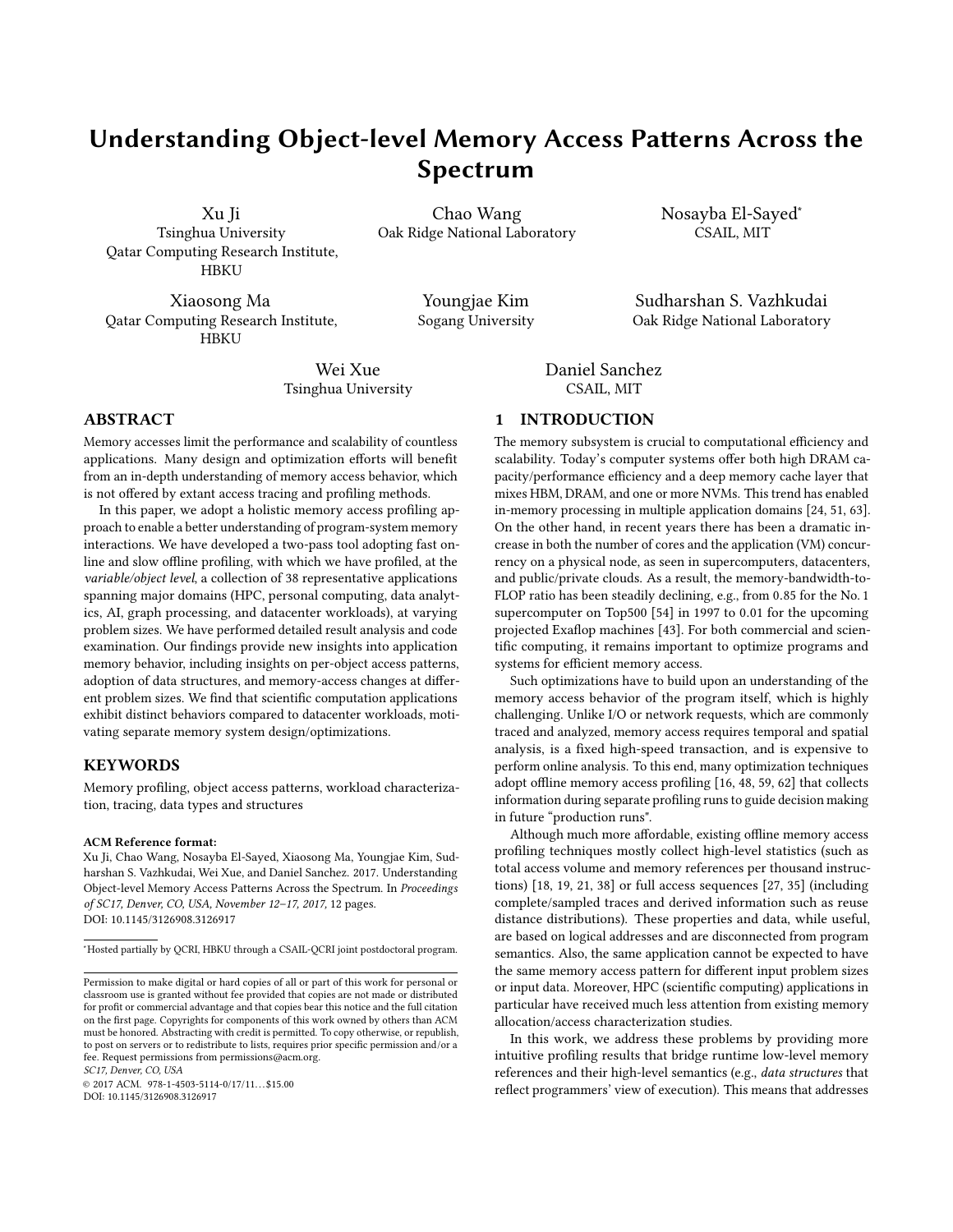need to be mapped back to "objects" allocated at runtime and further mapped to "variables" in the source code. To do this, we design and implement a two-pass profiling tool for variable-level access pattern analysis. Our tool performs the above address-to-object and object-to-variable mapping, which facilitates subsequent online memory trace processing to report object-level access behavior. This two-pass framework provides the option of collecting object allocation/access information at different levels of detail and overhead, with the first (fast) pass available for independent deployment.

Using this tool, we have profiled at the variable/object level, a collection of 38 representative applications spanning major domains (personal computing, HPC, AI, data analytics, graph processing, and datacenter servers), each at three different problem sizes. For each application, we have further identified the major program variables, which are most dominant in memory consumption, and have collected detailed access behavior profiles such as object size and lifetime distribution, spatial density in accesses, read-write ratio, sequentiality, and temporal/spatial locality. For such major variables, we have performed considerable manual inspections to identify the type and purpose of the data structures in the source code, investigating which major data structures are adopted and how they are accessed.

We have performed detailed profiling result analysis, especially focusing on comparing the behavior of scientific vs. commercial/personal computing applications. To the best of our knowledge, our study is the first to perform such a thorough, comparative analysis between these application classes. We organize our findings into 7 key observations, and discuss their practical implications, illustrating how they shed light on the complex heap memory allocation and access activities of modern workloads. Our results reveal that scientific applications possess multiple qualities enabling efficient combination of offline and online profiling (such as fewer, larger, and more long-lived major data structures), and more uniform scaling behavior across variables when computing problems of different sizes. However, they still have dynamic and complex memory access patterns that cannot be properly measured by sampling billion-instruction or shorter episodes even during their stable phases.

# 2 PROFILING METHODOLOGY

#### 2.1 Objects and Variables

We first define the building blocks that form the basis of our profiling framework, namely *objects* and *variables*. Programs statically or dynamically allocate space for data from memory. Conventionally, such a piece of allocated memory is called an "object", instantiating a "variable" for reference in the program. Due to the direct link between variables and program semantics, it is more interesting and less redundant to study allocation/access at the variable level. However, it is not straightforward to build the mapping between variables and objects. For example, objects might be allocated in a utility function, whose addresses are returned to callers performing very different tasks.

In this work, we adopt the methodology of identifying variables by the call-stack, following existing work [\[4\]](#page-11-0). For heap objects, we consider the contiguous heap memory region allocated by dynamic memory allocation functions, such as malloc(), calloc(), or realloc() in  $C/C++$  and allocate() in Fortran, as an object. We then define the entity grouping all the objects allocated within the same call-stack as a **variable**. Here, the call-stack encompasses a series of function names and return addresses, from the main function all the way to the final heap memory allocation call. Therefore, two malloc() calls within the same function are considered allocating for different variables.

<span id="page-2-0"></span>

| void                                                           |
|----------------------------------------------------------------|
| eo fermion force(double eps, int nflavors, field offset x off) |
|                                                                |
| /* Allocate temporary vectors */                               |
| for $(mu = 0; mu < 8; mu++)$                                   |
| $tempvec[mu] = (su3 vector *)$                                 |
| calloc(sites on node, sizeof(su3 vector));                     |
| /* Copy x off to a temporary vector */                         |
| temp $x = (su3 \text{ vector } x)$                             |
| calloc(sites on node, sizeof(su3 vector));                     |
|                                                                |
|                                                                |

Figure 1: Sample code from SPEC milc

To illustrate these definitions, Figure [1](#page-2-0) shows sample code from SPEC milc [\[53\]](#page-12-16). Here, eight different objects (tempvec[0],  $tempvec[1], ..., tempvec[7]$  are created by the first calloc() in the for loop (each through a separate call to calloc()). However, since they share exactly the same call-stack, these objects are considered members of the same variable. The object temp\_x, on the other hand, is created through another call-stack, and hence belongs to another variable. For static/global variables residing in the data segment, such object-variable mapping is easy and one-to-one.

# 2.2 Two-Pass Variable/Object-Level Profiling

We now present the design of our variable/object memory behavior profiling framework, shown in Figure [2.](#page-2-1) The main idea is to perform two-pass profiling to avoid the prohibitive time and space overheads of capturing individual references to all objects.

<span id="page-2-1"></span>

Figure 2: Two-pass profiling workflow

Fast pass to collect per-object data We first run the target application and perform a *fast pass* of profiling to quickly collect per-object information such as object size, allocation/deallocation time, and allocation call-stack. This is done via a custom memory allocation library, a shared library that intercepts every call to commonly used heap memory routines such as malloc, calloc, realloc, free in C/C++ and mmap in Fortran (note that large dynamic memory allocation is managed by mmap in Fortran). We perform online processing of call-stacks, using hashing to find object-to-variable mapping and also to avoid saving redundant callstacks. The output of the fast pass is the aforementioned per-object information, including the common call-stack for objects identified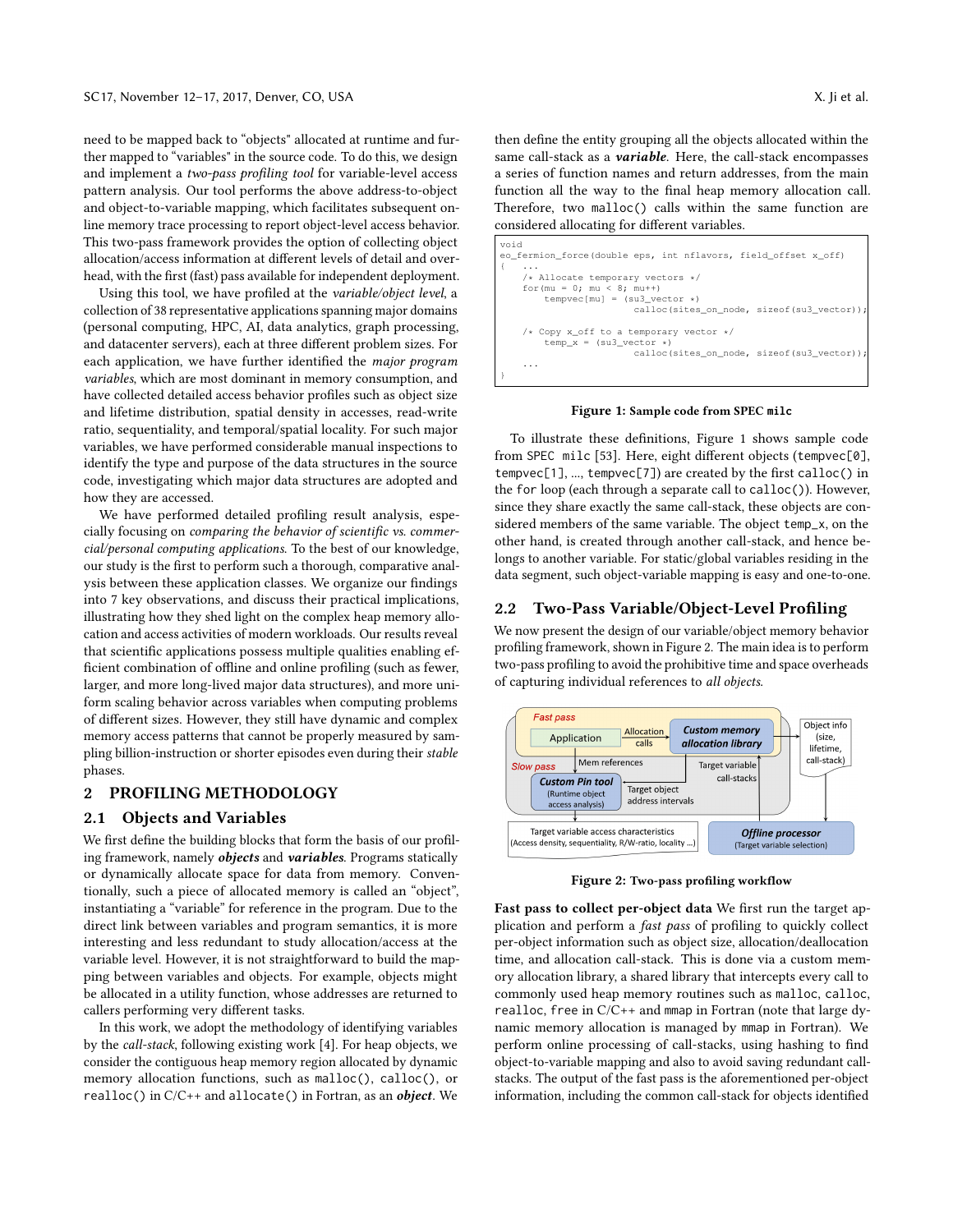to belong to the same variable. By avoiding detailed memory reference tracing or full call-stack output, this fast pass introduces small to moderate execution slowdown (1.0× to 42.9× in our experiments using 30+ applications, with median at  $1.2\times$  $1.2\times$ ).<sup>1</sup>

**Offline processing** Next, we process the collected per-object information, such as object lifetime and size, to identify a much smaller subset of *target variables* offline. In this study, we select up to 10 major variables per application for detailed access behavior tracing and analysis. The criteria for identifying these variables is described in detail in Section [4.](#page-3-1)

Slow pass using a custom Pin tool With the scope of variables reduced to this focus group, we next perform the second, slow-pass profiling, using the popular Intel Pin tool [\[35\]](#page-12-15) for memory tracing, which we have customized with special online processing. In this pass, we rerun the target application in our customized Pin environment, where this custom Pin tool matches on the fly, the virtual address of each memory reference with virtual address extents of target objects (identified also online through call-stack matching to known major variables). A hash table is used to speedup such online search. However, Pin-based memory tracing alone is costly and the above online search could turn out to be highly expensive when an identified major variable has a large number of member objects. In our experiments the slow-pass profiling incurs slowdown between  $30\times$  and  $3000\times$  (median at 226 $\times$ ).

This two-pass process enables profiling long-running applications by performing online per-object access characteristics analysis at a fraction of the overhead of traditional tracing, which easily accumulates TBs of trace data within minutes or seconds of execution. Combined with offline analysis, it also allows the second-pass profiling to focus on selected variables/objects of interest to users.

#### 3 EXPERIMENT SETUP

#### 3.1 Execution Platforms

Most of our experiments are conducted on a machine with two Intel 12-core E5-2697 v2 CPUs and 256GB memory, running Ubuntu 14.04 with Linux kernel 3.13. For running parallel experiments with multithreaded or multi-process executions, we use a 10-node cluster with each node consisting of two Intel 12-core E5-2670 v3 CPUs and 128GB memory, running CentOS 7.0 with Linux kernel 3.10.

### 3.2 Application Workloads

Our goal is to profile the memory-access patterns of workloads that represent a wide range of popular contemporary applications. We therefore sampled from several major categories of computing workloads running on today's typical platforms (desktops, servers, HPC clusters, and datacenters). The majority of our test applications are from well-known benchmark suites, while the rest are realworld applications, including both C/C++ and Fortran programs. SPEC CPU2006: SPEC CPU2006 [\[53\]](#page-12-16) is a widely used, industrystandard benchmark suite that includes 31 common end-user applications. We study all 17 SPEC programs written in C/C++ (both integer and floating point).

Real-world HPC Applications: We sample three real-world applications, representing different categories of parallel scientific codes. gromacs [\[1\]](#page-11-1) is a widely used open-source computational chemistry software, performing dynamic bio-molecule simulation. mpiBLAST [\[13\]](#page-11-2) is a popular parallel implementation of the NCBI BLAST [\[29\]](#page-12-17) biological sequence alignment tool, routinely used in bioinformatics research. LAMMPS [\[32\]](#page-12-18) is a classical molecular dynamics code performing parallel particle simulation at the atomic, meso, or continuum scale.

NPB: The NAS Parallel Benchmarks (NPB) [\[42\]](#page-12-19) contain a group of representative HPC codes: the original 5 kernels (IS, EP, CG, MG, and FT), 3 pseudo-applications (BT, SP, LU), and UA, a more recently added benchmark with unstructured adaptive meshes. As we select NPB to study scientific applications' memory access patterns, we profile 7 of the above members, excluding IS (integer sorting) and EP (almost all-stack accesses, with very small memory footprint).

PARSEC: PARSEC (Princeton Application Repository for Shared-Memory Computers) [\[8\]](#page-11-3) is a well-known benchmark suite for evaluating executions on chip-multiprocessors, containing 12 applications performing tasks such as simulated annealing, data deduplication, and data mining. The benchmark suite covers a wide spectrum of memory behavior, in terms of working set size, locality, data sharing, synchronization, and off-chip traffic. Again we profile all 7 PARSEC applications that are written in C/C++.

PBBS: The Problem-Based Benchmark Suite (PBBS) [\[52\]](#page-12-20) by CMU is a relatively recent collection containing 16 representative datacenter tasks. Considering the scope already covered by the above application categories, here we choose to sample from PBBS, two representative graph applications: Breadth First Search (BFS) and Spanning Forest (SF).

Other Datacenter Workloads: We further sample two members from the new MIT TailBench suite [\[30\]](#page-12-21) for request-driven applications. silo [\[55\]](#page-12-22) is a scalable in-memory database, running TPC-C with masstree [\[37\]](#page-12-23) as a building block. dnn is an AI application based on OpenCV [\[9\]](#page-11-4), using deep neural network-based auto-encoder to identify hand-written characters.

### 3.3 Profiling with Multiple Problem Sizes

A major goal here is to understand programs' memory allocation/access behaviors when processing different problem sizes. For all 38 applications, we profile executions under three different problem sizes, referred to as "small", "medium", and "large" for brevity, indicating the relative problem sizes in our experiments. Note that standard benchmarks usually come with multiple problem sizes (such as the "test", "train", and "ref" sizes for SPEC). For several other applications (such as mpiBLAST and gromacs), we set up three problem sizes based on their documentation and available input datasets. When not studying objective behavior under different problem sizes, we report results only from the "large" run.

## <span id="page-3-1"></span>4 SUMMARY OF PROFILING TARGETS

#### 4.1 Overall Variable/Object Behavior

We begin by providing an overview of variable/object-level characteristics observed in the 38 workloads. Table [1](#page-5-0) provides summary statistics on the objects, variables, and memory footprints identified in all the profiled applications. In our experiments, we run every application multiple times while varying the input data size. Due

<span id="page-3-0"></span><sup>1</sup>Note that the custom memory allocation library can be used as a stand-alone tool to gather high-level variable/object behavior, such as memory footprint evolution and object size distribution.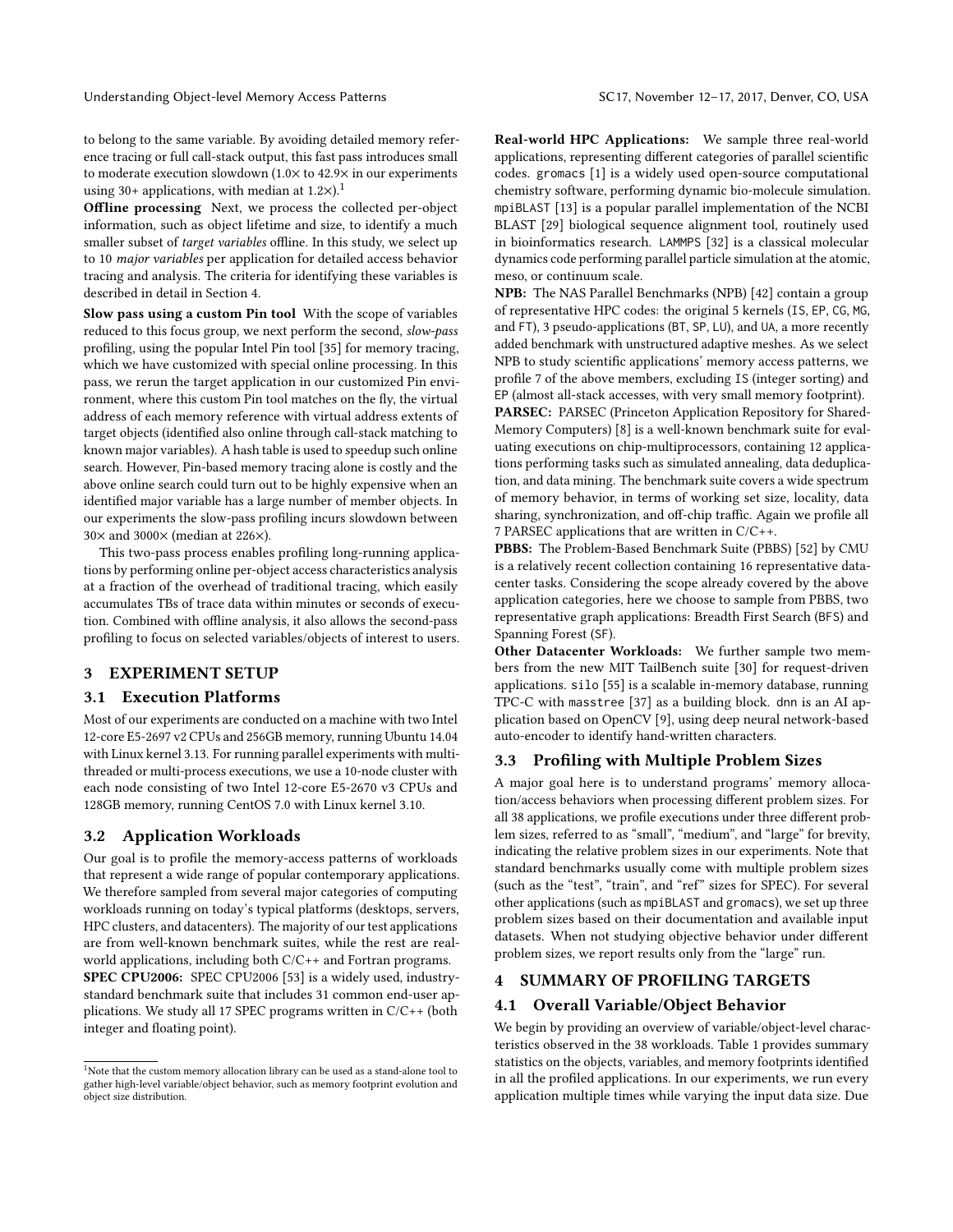to space limit we only list measurements from the run with the largest problem size we profiled, e.g., "ref" for SPEC, "native" for PARSEC, and class "B" for NPB.

For each application, Table [1](#page-5-0) lists the total number of variables/objects, the maximum number of concurrent objects, and the distribution of object sizes (min, max, and median). Though not shown in the table, we record object lifetime as the elapsed time between memory allocation and de-allocation of a given object (such timestamps are also used in calculating the number of concurrent objects). We also calculate variable lifetime as the average lifetime of all profiled objects that belong to this variable.

# 4.2 Focused Study of Major Variables

To understand applications' detailed memory access behaviors, we "zoom in" to a group of representative variables of each application, for which we collect, analyze, and report detailed profiling results.

We select major variables with the top-10 largest per-variable footprint (peak combined memory consumed by its concurrent member objects). We discard variables whose largest object (in the "large" run) does not reach the page size (4KB in our systems). This criterion thus targets the most footprint-consuming variables, by considering their concurrent member objects (sharing the same allocation call-stack) at any given time during program execution.

Such filtering produces 268 major variables in total across all 38 applications, as many of them have fewer than 10 qualifying variables. Note that when re-scoping to major variables, we have lost three of the 38 applications, namely silo, omnetpp, and astar, who do not have any qualifying variables. $<sup>2</sup>$  $<sup>2</sup>$  $<sup>2</sup>$  The last 2 columns in</sup> Table [1](#page-5-0) summarize the number of major variables and the average object count across them, in each application.

Before investigating more detailed per-variable behavior, we first examine how homogeneous are objects that belong to the same major variable. This analysis serves two main purposes. First, it helps us study the hypothesis that a variable's member objects behave similarly in terms of access patterns and locality. Second, a practical reason for doing this is that detailed object-level profiling is quite time-consuming. Especially, when there are many runtime objects to be profiled, each memory access has to be compared to the address interval of these target objects, potentially causing 1000× slowdowns. Understanding object homogeneity thus helps us reduce such overhead, by sampling representative objects only.

Table [1](#page-5-0) shows that in most cases, each major variable owns fewer member objects, compared to the statistics of all variables in the application. This is particularly the case for real-world HPC applications, mostly with no more than dozens of objects per major variable, and NPB applications, with only one object per variable. Furthermore, SPEC applications performing scientific computing (e.g. milc for quantum chromodynamics and hmmer for gene sequence search) also possess significantly fewer member objects per major variable, unlike most commercial/desktop applications. As a side note, this study does show that the NPB programs, as widely used HPC benchmarks, display rather simplistic object allocation behavior (one object per variable) than larger, real-world applications.

To check their behavior consistency, we sampled multiple member objects of each variable and examined their access attributes (to be described later). We observe that in general, objects associated with the same variable are found to possess identical or highly similar behavior, especially in access patterns. So unless otherwise noted, we report results from the largest member object in each major variable (the first one allocated if tied in size).

## 4.3 Profiling Parallel Applications

Nine programs in our study are multi-process parallel codes (gromacs, mpiBLAST, LAMMPS, and all NPB members except UA). We ran these applications with 4 processes and conducted per-process profiling. We observed in general very minor inter-process memory differences in variable allocation and access behaviors, intuitively due to their SPMD nature and existing optimizations to enhance load balance (lower than 5% difference). The only exception is NPB CG, which uses a conjugate gradient method to compute an approximation to the smallest eigenvalue of a large sparse symmetric matrix. Its unstructured matrix involved in vector multiplication causes irregular access patterns across processes.

In addition, 16 programs (NPB, PARSEC, and PBBS) support multi-threaded execution. We performed two sets of profiling to (1) compare access patterns among threads and (2) compare processlevel aggregate access patterns between single-thread and 4-thread runs. Again, we find allocation and access patterns to be similarly consistent across threads, while the combined multi-thread access patterns are consistent with those from a single-thread run computing the same input problem, except for limited differences in ordering of accesses to shared variables.

Considering the high degree of homogeneity across processes/threads in behavior, for the rest of this paper we focus on studying allocation/access activities within a thread/process.

# 5 RESULTS AND ANALYSIS

To facilitate comparison, we have classified all individual applications roughly into two groups, mainly by checking their domain/purpose: scientific computing applications (Sci-comp) and commercial/desktop applications (Others). Note that such manual classification is by no means rigid—there are commercial scientific applications, for example. Here, we consider the Sci-comp group containing the programs more likely to run on conventional HPC platforms, such as in-house clusters, cloud-based virtual clusters, and supercomputers. This classification results in 15 programs in the Sci-comp group, including all NPB members tested, all real-world HPC applications, and milc, dealII, soplex, hmmer, libquantum from SPEC in Table [1.](#page-5-0) The Others group contains the rest of the workloads (23 programs).

### 5.1 Variable/Object Size and Concurrency

We begin by looking at object/variable counts and sizes. Applications vary widely in the number of objects and variables they use. They allocate from as few as 3 to over 267 million heap objects (median at 78,447 and  $90^{th}$  percentile at 61,217,343). The number of variables is much smaller, ranging from 3 to 49,690 (median at 97 and 90<sup>th</sup> percentile at 2,777). This indicates that, for most application, the vast majority of heap objects share a much smaller set of

<span id="page-4-0"></span><sup>&</sup>lt;sup>2</sup>These applications do possess an important class of behavior, with small objects composing larger data structure such as trees. While this work focuses on larger objects due to online profiling cost, we plan to revisit them in future work.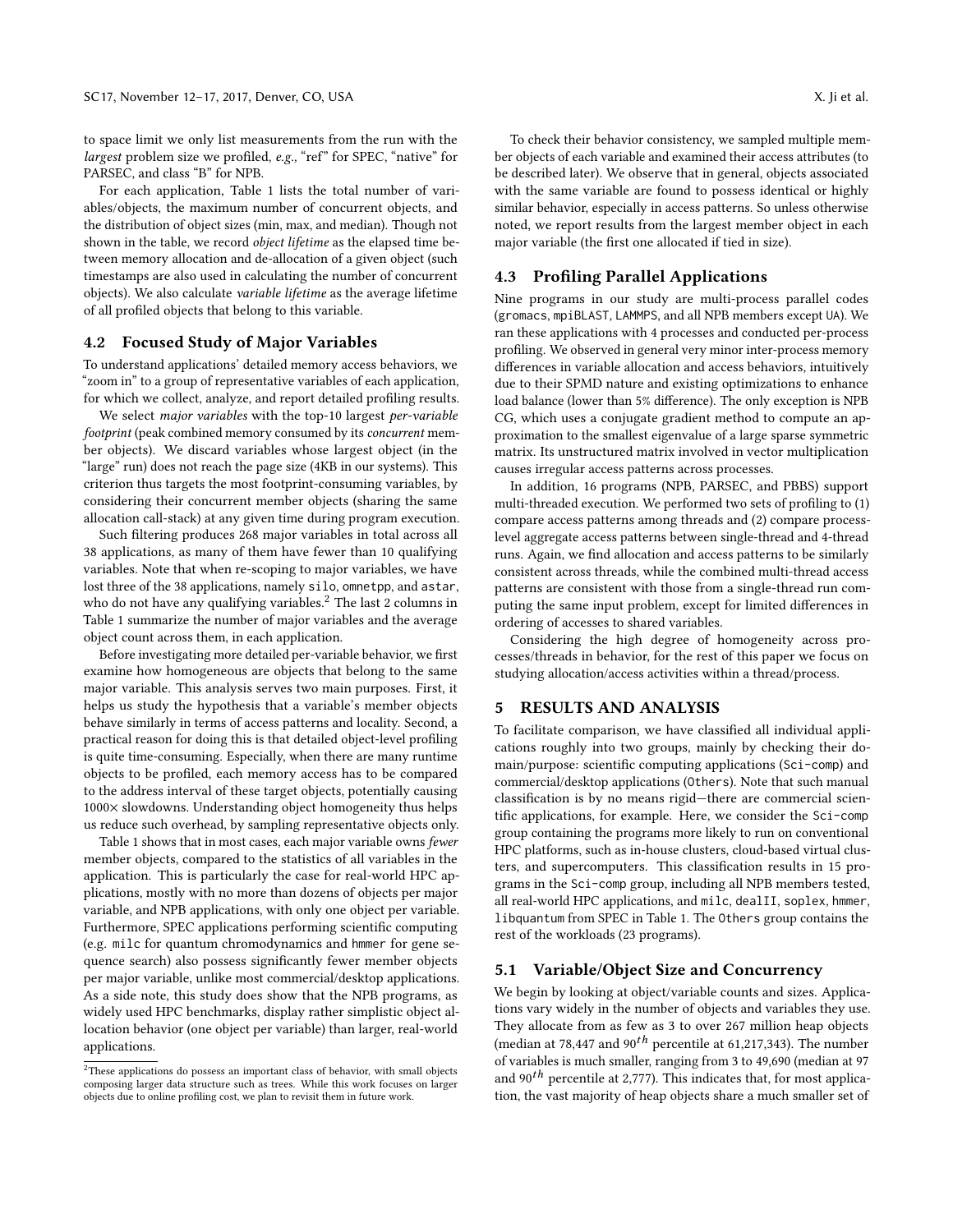<span id="page-5-0"></span>

|                   | ID#                     | <b>Benchmarks</b>      | Total # of              | Total # of     | Max# of            | Distribution of Object Size (Bytes) |                 | # of major | Avg. object count |                    |
|-------------------|-------------------------|------------------------|-------------------------|----------------|--------------------|-------------------------------------|-----------------|------------|-------------------|--------------------|
|                   |                         |                        | variables               | objects        | concurrent objects | Min                                 | Median          | Max        | variables         | per major variable |
|                   | $\mathbf{1}$            | perlbench              | 7,268                   | 59,080,718     | 1,679,911          | $\mathbf{1}$                        | 19              | 1M         | $\mathbf{1}$      | 911,292            |
| <b>SPEC</b>       | $\mathbf{2}$            | bzip2                  | 10                      | 28             | 9                  | 5,104                               | 262K            | 32M        | 10                | 2.8                |
|                   | 3                       | gcc                    | 49,690                  | 1,846,890      | 81,822             | $\mathbf{1}$                        | 32              | 61M        | 9                 | 6                  |
|                   | $\overline{\mathbf{4}}$ | mcf                    | 3                       | 3              | 3                  | 3M                                  | 5M              | 1.7G       | 3                 | $\mathbf{1}$       |
|                   | 5                       | milc                   | 56                      | 6,521          | 59                 | 16                                  | 7.6M            | 327M       | 10                | 18                 |
|                   | 6                       | gobmk                  | 43                      | 118,627        | 9,433              | $\boldsymbol{2}$                    | 24              | 9.6M       | 3                 | $\mathbf{1}$       |
|                   | $\overline{7}$          | deallI                 | 1,815                   | 151,259,190    | 13,197,031         | $\overline{4}$                      | 40              | 105M       | $\overline{4}$    | 24                 |
|                   | 8                       | soplex                 | 341                     | 301,189        | 141                | $\mathbf{1}$                        | 64              | 29M        | 10                | 10.9               |
|                   | 9                       | povray                 | 1,909                   | 2,461,231      | 17,505             | $\mathbf{1}$                        | 12              | 151K       | 6                 | 65.5               |
|                   | 10                      | hmmer                  | 84                      | 250,146        | 43                 | $\overline{2}$                      | 540             | 771K       | 10                | 7.4                |
|                   | 11                      | sjeng                  | $\overline{\mathbf{4}}$ | $\overline{4}$ | $\overline{4}$     | 12M                                 | 54M             | 60M        | $\overline{4}$    | 1                  |
|                   | 12                      | libquantum             | 10                      | 179            | $\overline{4}$     | $\boldsymbol{2}$                    | 958K            | 33M        | $\overline{7}$    | 19.4               |
|                   | 13                      | h264ref                | 193                     | 38,267         | 13,339             | 8                                   | 260             | 894K       | 8                 | 60.75              |
|                   | 14                      | omnetpp                | 9,400                   | 267,064,936    | 2,198,026          | $\overline{2}$                      | 184             | 262K       | $\mathbf{0}$      |                    |
|                   | 15                      | astar                  | 178                     | 3,683,332      | 436,124            | 8                                   | 1,024           | 33M        | $\mathbf{0}$      | ÷.                 |
|                   | 16                      | sphinx3                | 263                     | 14,224,558     | 200,682            | $\mathbf{1}$                        | 24              | 7M         | 8                 | 15.5               |
|                   | 17                      | xalancbmk              | 4,802                   | 135, 155, 557  | 1,904,727          | $\mathbf{1}$                        | $\overline{32}$ | 2M         | $\,2$             | 407561             |
|                   | 18                      | gromacs                | 825                     | 4,027          | 687                | $\mathbf{1}$                        | 432             | 47M        | $10\,$            | 1.4                |
| <b>HPC</b>        | 19                      | mpiBLAST               | 1,284                   | 5,961,518      | 36,484             | $\mathbf{1}$                        | 1.3K            | 889M       | 9                 | 2.3                |
|                   | 20                      | <b>LAMMPS</b>          | 693                     | 3,004          | 598                | $\mathbf{1}$                        | 6K              | 56M        | 10                | 27.2               |
|                   | 21                      | CG                     | 12                      | 12             | 12                 | 292K                                | 585K            | 112M       | 10                | $\mathbf{1}$       |
|                   | 22                      | <b>MG</b>              | 3                       | 3              | 3                  | 131M                                | 150M            | 150M       | 3                 | $\mathbf{1}$       |
|                   | 23                      | FT                     | 5                       | 5              | 5                  | 264K                                | 257M            | 513M       | 5                 | $\mathbf{1}$       |
| NPB               | 24                      | BT                     | 16                      | 16             | 16                 | 1K                                  | <b>8M</b>       | 41M        | 10                | $\mathbf{1}$       |
|                   | 25                      | $\overline{\text{SP}}$ | 13                      | 13             | 13                 | 414K                                | <b>8M</b>       | 41M        | 10                | $\mathbf{1}$       |
|                   | $\overline{26}$         | LU                     | 10                      | 10             | 10                 | 4K                                  | 8M              | 41M        | 9                 | $\mathbf{1}$       |
|                   | $\overline{27}$         | <b>UA</b>              | 110                     | 110            | 110                | $\overline{12}$                     | 35K             | 21M        | 10                | $\mathbf{1}$       |
|                   | 28                      | bodytrack              | 220                     | 429,306        | 8,067              | 12                                  | 124             | 1M         | 8                 | 587.9              |
| <b>PARSEC</b>     | 29                      | canneal                | 17                      | 30,728,157     | 11,987,673         | 8                                   | 30              | 184M       | $\overline{4}$    | 425.8              |
|                   | 30                      | dedup                  | 29                      | 1,865,059      | 332,397            | 8                                   | 4,779           | 704M       | 8                 | 20774.8            |
|                   | 31                      | ferret                 | 109                     | 524,776        | 140,066            | 4                                   | 48              | 52M        | 10                | 8028.7             |
|                   | 32                      | freqmine               | 60                      | 2,850          | 477                | $\overline{4}$                      | 20M             | 40M        | 6                 | 86.4               |
|                   | 33                      | streamcluster          | 35                      | 9,755          | 16                 | 8                                   | 128             | 102M       | 9                 | 2.8                |
|                   | 34                      | vips                   | 892                     | 2,380,375      | 1,369              | $\mathbf{1}$                        | 1,952           | 7M         | 10                | 23660.1            |
|                   | 35                      | SF                     | 20                      | 219            | 10                 | 27                                  | 67M             | 833M       | $10\,$            | 20.8               |
| <b>PBBS</b>       | 36                      | <b>BFS</b>             | 26                      | 423            | 12                 | $\overline{27}$                     | 268M            | 928M       | 10                | 30.7               |
| <b>Datacenter</b> | 37                      | silo                   | 926                     | 66,202,804     | 3,204,424          | $\mathbf{1}$                        | 41              | 25M        | $\mathbf{0}$      |                    |
| <b>Servers</b>    | 38                      | dnn                    | 210                     | 541,629        | 60,011             | 8                                   | 6,300           | 288M       | 10                | 1.6                |

Table 1: Summary of variable-level and object-level statistics

allocation call-stacks. The maximum number of concurrently-live objects for each application runs in the middle, from 3 to over 13 million (median at 643 and  $90<sup>th</sup>$  percentile at 1,992,716).

Furthermore, our profiling results show that scientific applications tend to have fewer objects per major variable: a median of 1 for Sci-comp vs. 2579 for Others. Not surprisingly, scientific applications tend to have larger objects, with minimum/median/maximum object sizes at 8.6MB/27.8MB/240MB in the Sci-comp group and 0.5MB/17.0MB/153MB in Others, respectively.

With respect to concurrent objects, we find that with the exception of dealII, an adaptive finite element method library that creates more than 13 million concurrent objects, the Sci-comp group members possess significantly lower concurrent object counts. Finally, in scientific applications, each variable appears to have fewer objects. In particular, when we examine only the major variables, there is dramatic contrast between the Sci-comp and Others groups in terms of object count per variable:  $90<sup>th</sup>$  percentile at 24 and maximum at 53 for Sci-comp, while  $90<sup>th</sup>$  percentile at 1044 and maximum at over one million for Others.

**Observation 1** Applications exhibit highly diverse patterns in the number and size distributions of their variables and objects. However, in general scientific applications have fewer and larger variables, compared with commercial or desktop workloads. Scientific applications also tend to have significantly fewer number of concurrent objects during their execution.

Implications The large number of memory objects created in applications makes tasks like memory allocation and garbage collection performance-critical. Meanwhile, object behavior, both across applications and among variables within the same application, exhibits wide variability. This makes judicious placement (for NUCA [\[6,](#page-11-5) [12,](#page-11-6) [26\]](#page-12-24), NUMA [\[3,](#page-11-7) [14\]](#page-11-8), emerging hybrid memory systems spanning multiple levels of heterogeneous memory hardware [\[16\]](#page-12-6), and out-of-core systems [\[57\]](#page-12-25)) highly important and profitable. In particular, with fewer and larger objects, scientific computing applications are good candidates to explore runtime memory object placement, as such optimization is likely to be more cost-effective compared to applications with millions of small objects.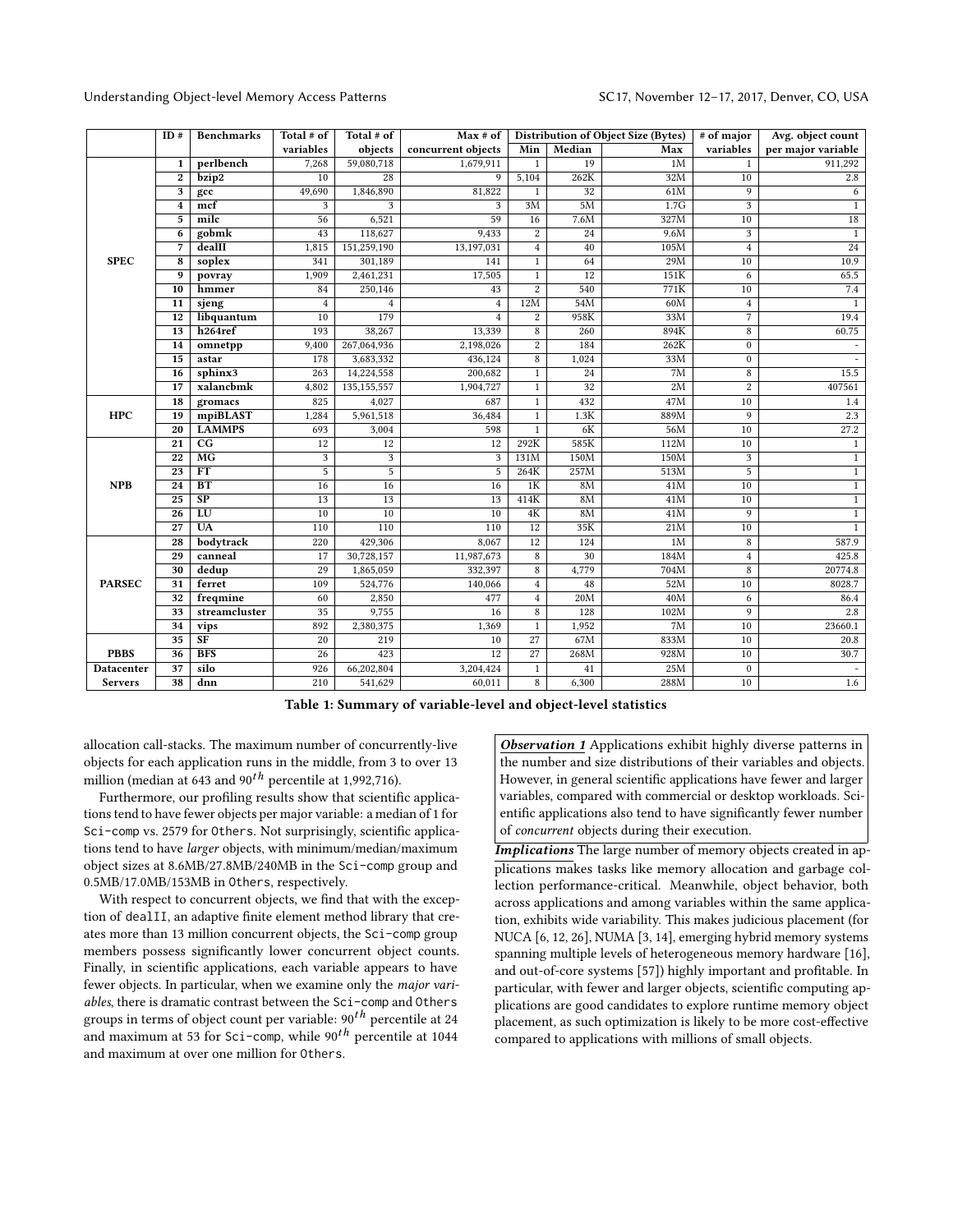#### 5.2 Variable Lifetime

We now examine how variable lifetime, i.e., the average lifetime of its member objects, is distributed across application variables, particularly in relation to variable size. Over all applications, we find that the distributions of variable sizes and lifetimes are quite skewed: 97.0% of variables have an average size that is under 1% of the largest variable in the same application, and 54.4% of variables report lifetimes under 1% of their application's execution time. Additionally, we find no evidence of a strong correlation between variable size and variable lifetime, as indicated by a low Pearson coefficient ( $R=0.089$  for Sci-comp applications;  $R=-0.016$  for Others) with high statistical significance  $(p - value < 0.001)$ .

When we limit the examination to major variables only, we find that the lifetime distribution becomes quite disparate between the two groups. Major variables in the scientific applications are much more likely to be long-lived, with  $25<sup>th</sup>$  percentile and median normalized lifetimes at 0.08 and 0.99, respectively, compared to 0.01 and 0.19 for the Others group.

Observation 2 We find that the vast majority of objects are shortlived, in both scientific and other applications. However, the majority of footprint-consuming (major) variables in scientific applications are indeed long-lived, while this does not apply to most of the commercial/desktop applications. In addition, there is no strong correlation observed between variable size and lifetime. Implications Scientific applications have long-lived major variables (many with a single object as indicated by earlier results).

This again makes these codes appealing for memory allocation/placement optimizations, as most "important variables" live throughout the execution, paying optimization overhead once yet enjoying its benefit for a significant portion of the execution (and potentially for subsequent runs of the same application).

On the flip side, such long-lived and large data structures in scientific applications, once allocated to a faster memory, might tie up precious space there. Applications in the Others group, however, have dramatically higher fractions of short-lived objects, allowing more flexible, interleaved utilization of faster memory layers. As our study also indicates that there is no apparent correlation between object size and lifetime, short-lived major variables in Others are potentially good candidates for exploiting optimized placement at affordable overheads.

#### 5.3 Problem Size Scaling

Running the same workload with different input sizes is common in most computing scenarios, scientific, commercial, or personal. One of our goals in this study is thus to understand the behavior changes of applications under different problem sizes. Throughout our analysis here, we focus on the identified major variables.

We start by examining the simplest attribute, the size of the leading (largest) object of each variable, and categorize their behavior into three groups: fixed, where object size stays constant across three problem sizes; scaling, where object size grows with increasing problem size; and irregular, where object size shrinks or exhibits non-monotonic changes.

Figure [3](#page-6-0) plots the per-application distribution of major variables by these three scaling behavior types. The left side shows the 15 programs in the Sci-comp group, while the right side shows 20

<span id="page-6-0"></span>

Figure 3: Major variable size scaling behavior by application (left group: Sci-comp, right group: Others)

from Others (recall that 3 among the Others applications do not have any major variables identified).

We observe that the two groups exhibit highly distinct behaviors. 117 out of 127 total major variables in the Sci-comp group scale with a growing problem size, with 9 fixed and 1 irregular. The Others group shows much more diverse breakdowns. Among all 141 major variables there, 80 are scaling, 57 are fixed, and 4 are irregular. This indicates that typical scientific applications exhibit more uniform tendency to have their major variables grow with input problem size, while for the other applications, there is a significant chance that major variables do not grow when computing a larger problem. Intuitively, not all footprint-consuming data structures (such as buffers or hash tables) are associated with the overall problem size. Plus, for some benchmarks, the given problem sizes may scale in parameters not affecting space consumption of storing the "main subject", such as computing more steps in chess games (more computation yet not necessarily larger datasets).

To further analyze, we exclude the small set of "irregular" variables and then roughly classify *applications* into three categories: fixed, where all major variables are "fixed"; scaling, where all major variables left are "scaling"; and hybrid, where major variables exhibit both behaviors. Below we list the applications in each category (35 in total, excluding the three with no major variables identified):

- Fixed (5): sjeng, gobmk, povray, h264ref , mpiBLAST.
- Scaling (23): milc, dealII, soplex, hmmer, libquantum, gromacs, LAMMPS, CG, MG, FT, BT, SP, LU, UA, ferret, perlbench, gcc, mcf, sphinx3, canneal, streamcluster, BFS, SF.
- Hybrid (7): dnn, bzip2, bodytrack, freqmine, vips, dedup, xalancbmk.

We find 5 of the 35 applications in the "fixed" group, with all major variables (except very few "irregular" ones) having constant sizes across problem sizes. A closer look reveals that they belong to the aforementioned case where problem size scaling is done by incurring more computation rather than processing larger datasets.

The "scaling" and "hybrid" groups of applications are easier to explain. For these groups, we further examine if their scaling variables grow at consistent speed. We analyzed the growth factor of individual scaling variables across problem sizes, and found that multiple variables are often grouped under several "scaling speeds" (which can be quite different from one another). Four applications have all 10 major variables sharing the same growth factors and no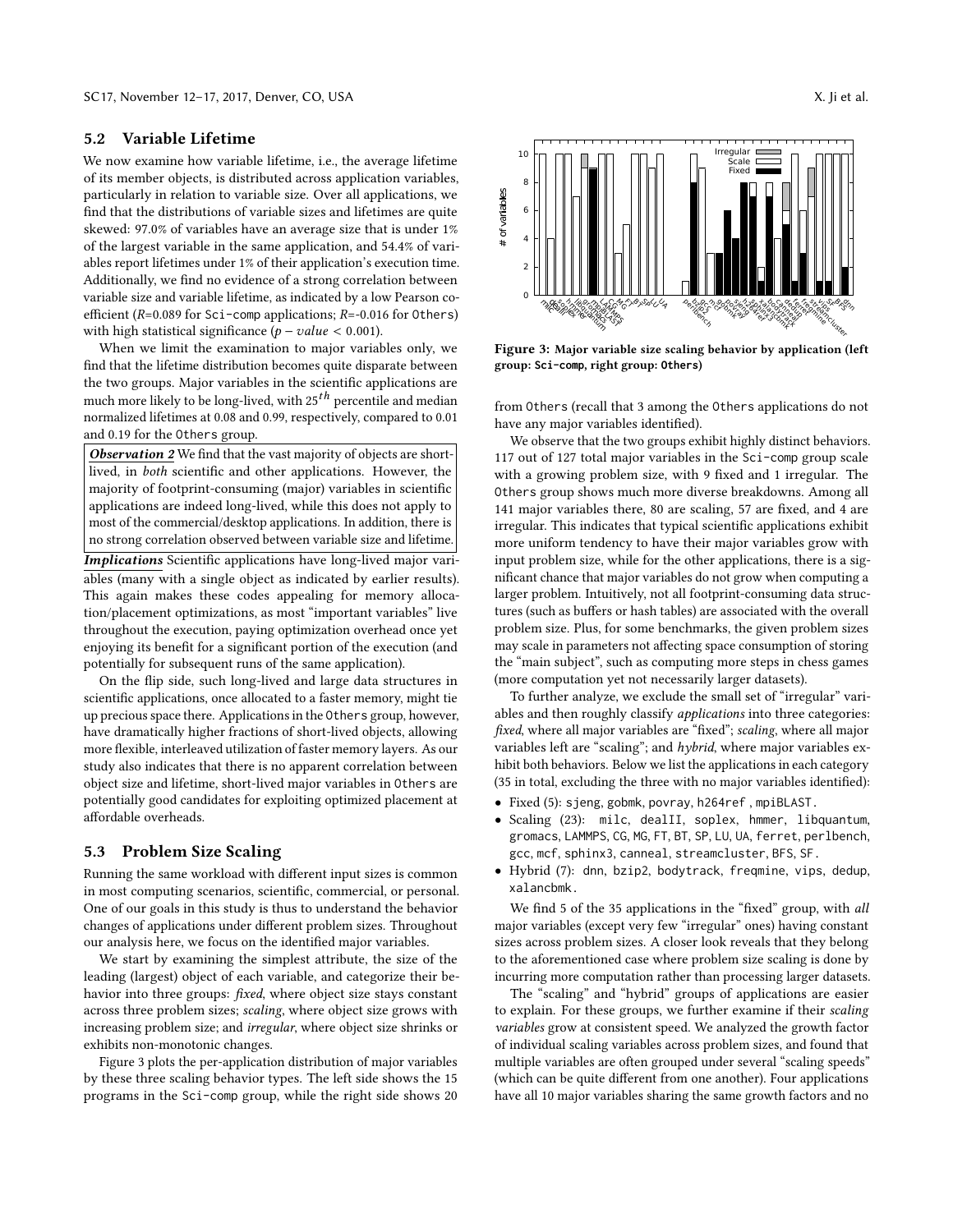application has more than 3 distinct speed groups. This behavior is consistent across the Sci-comp and Others programs. In particular, many of the scientific applications we profiled have 3 variable size growth speeds, corresponding to the  $x$ ,  $y$ , and  $z$  dimensions of their simulation subjects. In these applications, major variables belonging to such scaling speed groups often follow identical scaling factors across problem sizes.

Observation 3 Sci-comp applications exhibit highly uniform scaling behavior, with major variables almost always growing in size when computing larger problems. Others applications have much weaker consistency in this regard. For both groups, major variables of the same application that scale with problem sizes often cluster into up to three different "scaling speeds".

Implications When we run the same application at a different scale, variable sizes may or may not change significantly. Scientific applications emerge as a rather predictable group here, with their major variables dominantly growing in size when the input problem size is scaled up. Commercial/desktop applications, in contrast, exhibit more diverse behaviors.

This makes optimizations based on offline profiling more chal-lenging. E.g., unlike assumed by X-Mem [\[16\]](#page-12-6), a significant portion of important variables have fixed size across problem sizes in commercial/desktop applications. Even with scientific applications, nearly uniform scaling behavior does not imply a uniform size growth rate among scaling variables of the same program. Instead, certain amounts of online profiling should be conducted to supplement variable-level memory access characterization results based on past executions.

To this end, our study also reveals potential solutions by finding that objects can be tied to each other in "scaling speed", while there might be up to three such distinct "speed groups" among the scaling variables in an application. This implies that by sampling a few representative variables, we can rather reliably predict the sizes of major variables. Such capability might be of more interest for commercial/desktop applications, though, which have more short-lived yet footprint-consuming objects.

# 5.4 Object Footprint

We next examine the total object footprint (the total size of all active non-stack objects – footprint for short) during each application's execution, in an attempt to answer the question of "how early does an application typically approach its peak allocation?"

<span id="page-7-0"></span>

Figure 4: CDF of number of applications that reach 80%, 90%, and peak footprint at certain times during execution

Figure [4](#page-7-0) shows the fraction of applications reaching three footprint milestones along the execution timeline. The majority of applications profiled make the bulk of their overall footprint fairly early in their execution: 33 out of the 38 applications reach 80% of peak footprint by relative time of 0.28, 90% by 0.35, and 100% by 0.99; half of them reach 80% by 0.02, 90% by 0.05, and 100% by 0.11. The Sci-comp group, though not individually plotted, have 13 of their 15 members reach peak footprint before the relative execution time of 0.3 (outliers to be explained below).

Compared to the case with reaching the 90% footprint, significantly more applications arrive at their full footprint later in their execution. By inspection, we found that this is due to data structures allocated during the result processing and finalization stage, as demonstrated by the surge near the end of execution in Figure [4.](#page-7-0) The vertical line in Figure [4](#page-7-0) indicates that by 20% time into execution, 32, 28, and 23 applications out of 38 have reached the 80%, 90%, and 100% milestones, respectively.

<span id="page-7-1"></span>

Figure 5: Footprint evolution of 5 outlier applications

We next take a closer look at the behavior of applications whose peak-memory consumption patterns deviated signicantly from the average case. Figure [5](#page-7-1) shows the five "late bloomers" identified from our footprint analysis. Interestingly, these outliers showcase different scenarios generating continuous or late footprint growth. For the three Others applications: perlbench (performing Perl interpreter evaluation with multiple mail processing scripts) allocates ad-hoc objects continuously; canneal performs simulated annealing for chip design optimization, which has growing footprint due to gradually involving more elements; silo is a TPC-C style inmemory database benchmark, incurring steady growth in memory consumption during the initial database building, which continued at a slower speed in the query processing stage. The Sci-comp outliers are dealII and libquantum. dealII performs adaptive finite elements analysis with error estimation where dynamic refinement gradually increases footprint by deallocating objects (hence the brief drops) and allocating new and larger ones. libquantum performs simulation of a quantum computer, with a finalization phase where heap memory consumption grows by 45%.

Finally, we verified that such footprint evolution behavior stays consistent across multiple input problem sizes; we omit the detailed plots here for space purposes.

Observation 4 Applications typically reach a significant portion (80%) of their peak heap footprint quite early in their execution, and 24 of applications reach their total peak footprint by 20% of execution time. In particular, most scientific applications reach their peak footprint very early during their executions.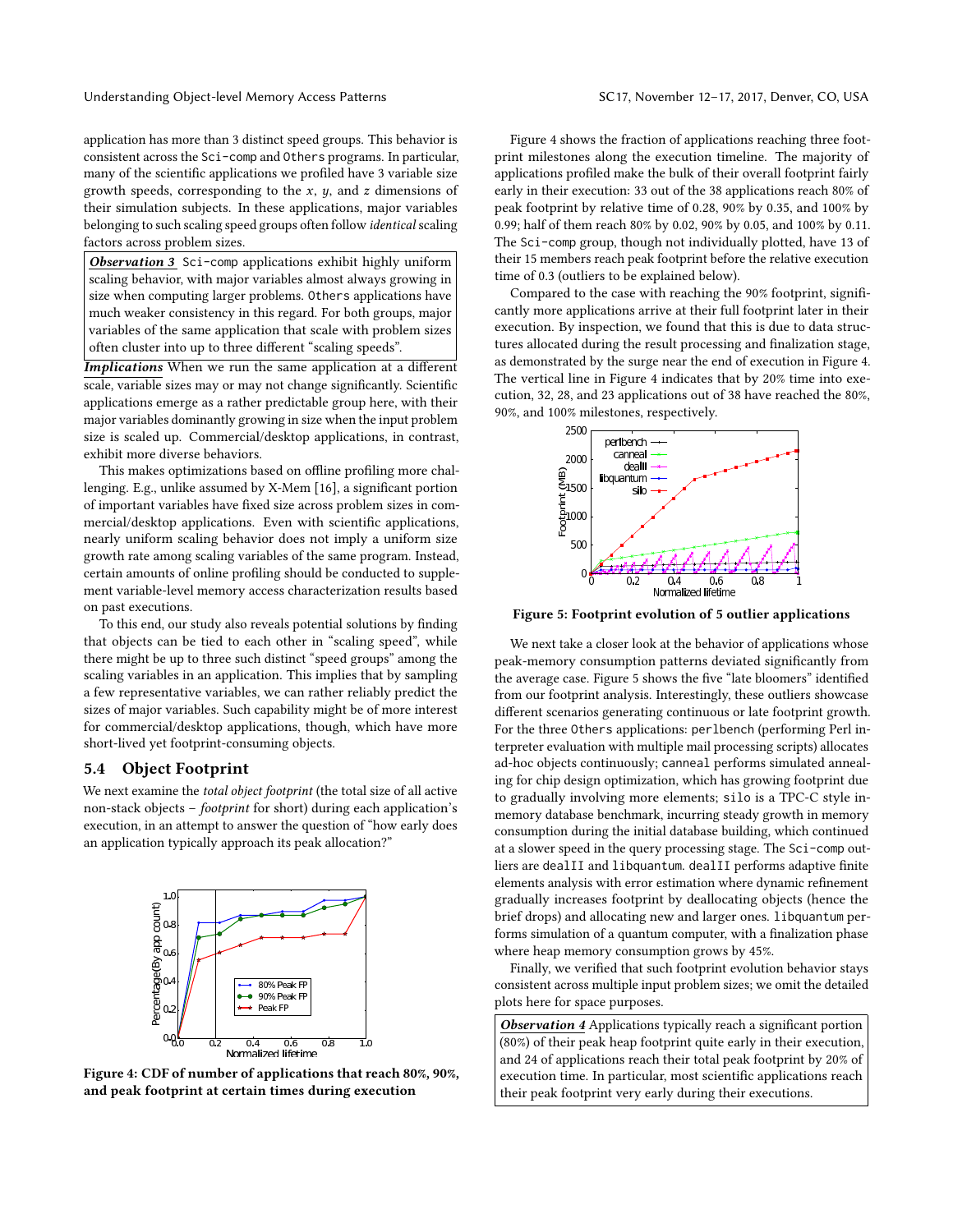Implications Our memory footprint study indicates that most applications reach near-peak footprint rather early in their execution, and this behavior persists across problem sizes. Such profiling results may guide cloud/datacenter managers in VM migration and load consolidation.

Also, the early arrival of peak memory allocation in scientific applications (likely a side effect of their long-lived major variables) enables online profiling, if necessary, to be swift. Collected runtime object characteristics can be used for memory allocation and placement optimization, without the need for continued online monitoring and profiling.

#### 5.5 Major Variable Data Structure Types

Next, we study the per-variable semantics and access patterns. Fortunately we could carry out the much more detailed monitoring and examination here, after reducing the profiling scope to the identified major variables only. This includes a significant amount of manual code study to identify the data structures of the major variables, categorized into the following data structure types (DSTs):

- 1-D hash table: Typically identified by variable name or the use of hash function;
- 1-D buffer: Array for intermediate storage (typically for input/output data) outside the main computation of an application/function, identified by name or lifetime plus processing behavior;
- 1-D index: Array indexing into another data structure, identified by name or the use of indexing operations;
- 1-D bitmap: Identified by name or the use of bit-level operations (after excluding the above three types);
- 1-D vector: Default category for 1-D arrays not identified as the above four types;
- 2-D matrix: 2-D array storing homogeneous data elements, identified by name plus  $(x, y)$ -style reference pattern;
- 2-D collection: Set of arrays presenting independent objects, such as different attributes of the same data entity, identified by name or element data types.
- M-D matrix: Multi-Dimensional array storing data elements, identified by data semantics plus  $(x, y, z, ...)$ -style references.

<span id="page-8-0"></span>

#### Figure 6: Data structure type distribution of the two application groups, by count

Figure [6](#page-8-0) presents the breakdown of these DSTs across major variables in the Sci-comp and Others groups (127 and 141, respectively), in terms of variable count. Generic arrays (1-D vectors) are a leading DST for both classes of applications, comprising 39% of major variables in the Sci-comp group, and 34% in Others. Interestingly, multi-dimensional matrices (MD-MTX) co-leads the

Sci-comp major variables (also at 39%), but it is completely absent in Others. Similarly, DSTs such as hash tables, buffers, bitmaps, and index arrays, are much better represented at the Others side.

We also repeated the distribution calculation by total object size and by total footprint. Due to space limit we omit related figures and detailed discussion. In summary, we found the types array (1-D, 2-D, and multi-D), index, and buffer to be more space/footprintconsuming. All the other DSTs combine to occupy much smaller footprint (1.4% for Sci-comp and 3.4% for Others).

Observation 5 Scientific and commercial/desktop applications have highly contrasting distributions of the data structure types defining their major variables: multi-dimensional matrices are a prominent DST for Sci-comp but missing from the Others data structure list, while DSTs such as bitmap and hash table are heavily favored by Others applications. In addition, certain DSTs, such as array, index, and buffer, are more footprint-consuming.

Implications Our results confirm common perceptions that program semantics in scientific computing applications differ from other programs. However, the degree of differences (e.g. regarding multi-dimensional matrices) is somewhat surprising. Such disparate data structure preference may motivate different design or optimization along the memory hierarchy, such as annotation by programmer or compiler for data placement [\[16,](#page-12-6) [39\]](#page-12-26), to assist runtime decision making.

#### 5.6 Per-object Memory Access Patterns

Next, we study per-variable detailed access patterns, as defined below. We report profiling results on the leading object of each major variable.

**Definitions:** The *read (write) ratio* of an object is the fraction of the object's reference volume from read (write) operations, with the two ratios adding up to 1. This metric is particularly important for hybrid memory systems, which incorporate technologies that have asymmetric read/write costs (such as STT-RAM) and/or lack in-place updates plus endurance concerns (such as NAND flash).

For a given reference sequence to an object, we consider a reference sequential if it accesses data adjacent to that referenced in the previous access. Accordingly, we define an object's access sequential ratio as the fraction of its reference volume that are sequential.

One more attribute critical to memory performance is locality. We consider both *temporal* and *spatial* locality and quantify them using Gupta's method [\[22\]](#page-12-27). An object's temporal locality is calculated as the fraction of references accessing the same cacheline visited within a certain "near future" window over all references. Following another existing study [\[40\]](#page-12-28), we set the window size to 1,000 instructions in our experiments. Similarly, an object's spatial locality is calculated as the fraction of references where data in its spatial neighborhood (8 cachelines in our experiments, excluding itself) has been accessed within the previous 1,000 instructions.

Finally we examine the major variables' per-object access density (density for short), defined as an object's total reference volume divided by its size. It describes how many times each byte of an object is referenced on average, alluding to their relative importance, which is particularly useful for judicious object placement.

Summary of Read/Write and Address Distribution We examined the major variables' read ratio, sequential ratio, and temporal+spatial locality and compared their distribution between the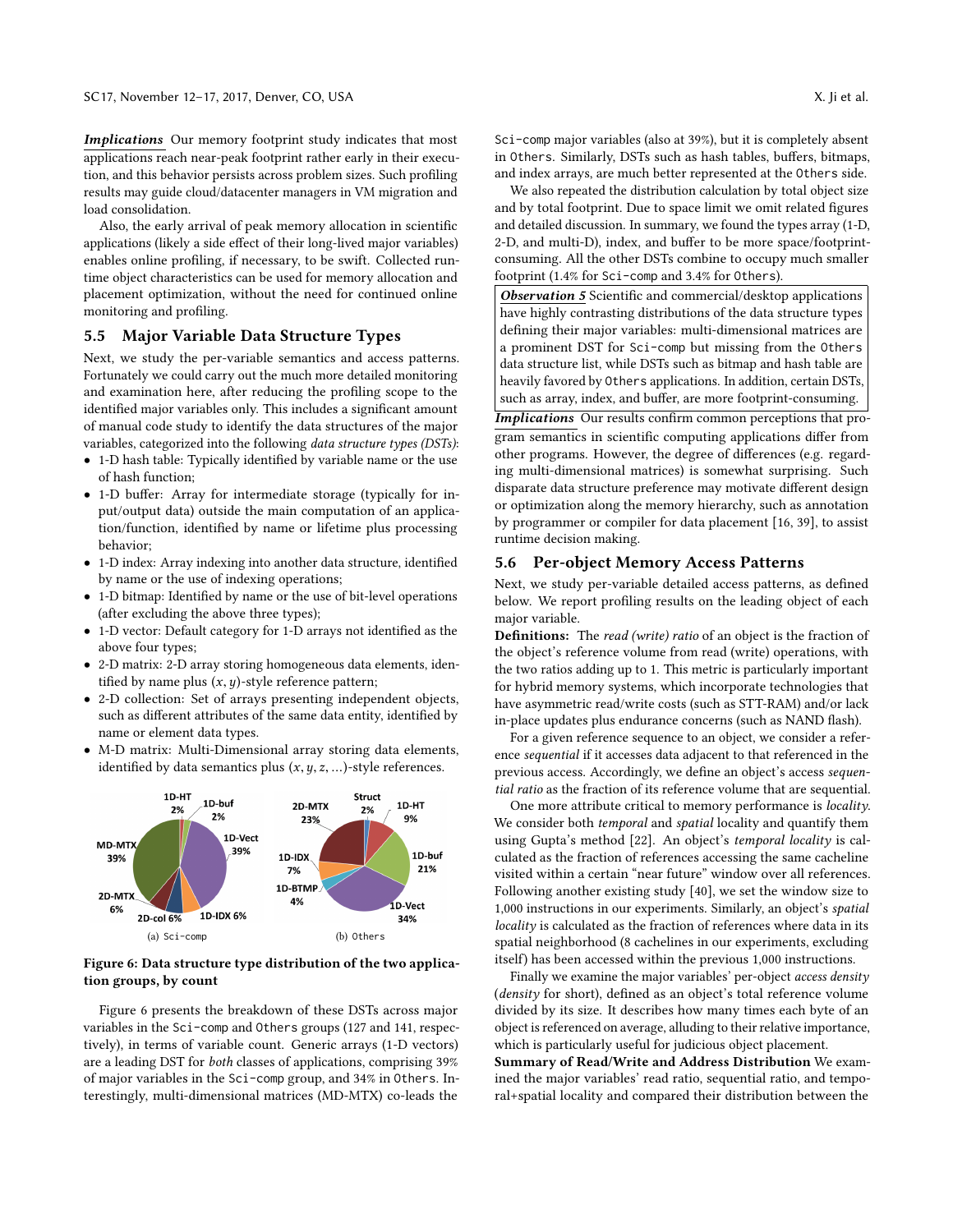two application groups. Overall, the Sci-comp and Others groups do not show significant difference in these attributes, though the Sci-comp are found to be slightly more read-intensive and have slightly higher locality, both temporally and spatially. The two groups also have a similar ratio of accesses being sequential. Due to space limit, we omit detailed results here.

Multi-Dimensional Matrix Access Patterns Recall that multidimensional matrices (MD-MTX) are very common on the Sci-comp side (39% by major variable count and 64% by footprint) and completely absent on the Others side. As a case study, we looked into these variables (49 from 7 Sci-comp applications) and found that they do possess unique patterns seldom found in Others.

Table [2](#page-9-0) categories these 49 MD-MTX variables (all from NPB) into three distinct behavior types, plus one combination type, as described below.

<span id="page-9-0"></span>

| <b>Type</b>       | Application name (# of variables)       |
|-------------------|-----------------------------------------|
| <b>Sparse</b>     | CG(2), MG(1), FT(1), LU(1), UA(5)       |
| Sequential        | MG(2), FT(2), LU(2), UA(1)              |
| Random            | CG(2), UA(2)                            |
| Mixed (Seq.+Sps.) | $BT(10)$ , $SP(10)$ , $LU(6)$ , $UA(2)$ |

Table 2: Categorization of MD-matrices by reference patterns

Sparse stands for typical access patterns in applications with stencil/diagonal computation models (though the matrices are often dense). Here the program updates a matrix element based on a function of certain neighboring elements, or traverse a matrix diagonally. With this type, the object is accessed in small chunks  $(4$  or 8 bytes in our results), with large address offset in between. The offsets are not uniform (i.e., not strictly "strided"), but concentrated at several to dozens of distinct values. 38 major variables from 7 applications possess this behavior, including 26 with hybrid sequential-sparse accesses. By studying the code, we have found that within such variables accesses are predominantly sparse in nature, with sequential accesses during initialization/finalization.

Sequential here stands for dominantly sequential accesses, where long sequential access runs are separated by infrequent strides. The length of such sequential access runs depends on the problem size, but in most cases are significantly larger than the cache line size and often larger than page size.

Random stands for random accesses, where each access is strictly one data element and the address offset values between adjacent accesses are found to be random. There are only 4 variables from 2 applications with this access behavior. Studying the code shows that all of them have accesses dictated by index arrays.

Spatial Density by Application Figure [7](#page-9-1) shows the perapplication density distribution among major variables by count. Density varies a lot among variables, from very sparse (18 variables under 0.01) to very dense (26 above 100,000). Also, most applications have rather diverse density across their variables, highlighting that peer variables have vastly different access heat levels. Sci-comp applications overall have the distribution biased toward the dense end, with 65% of major variables having density of over 100, compared to 34% among Others.

Finally, Figure [8](#page-9-2) shows the distribution of variance observed with growing problem sizes, by plotting the number of major variables that are either: fixed, where changes in density across problem sizes are within 10%; scaling, where changes in density are above 10% and

<span id="page-9-1"></span>

Figure 7: Density distribution among variables by application

<span id="page-9-2"></span>

Figure 8: Density scaling behavior by application

grow monotonically with problem size; and irregular otherwise. At a first glance, most variables have either fixed (93) or scaling (103) density behavior, while most applications have variables belonging to both groups. Six applications (including most of those with "fixedonly" behavior in object sizes), however, have most of their variables scaling in density, implying that their major data structures carry higher computation complexity or are increasingly reused (such as buffers in streaming applications). Several other applications, including BFS and dnn, have entirely or mostly fixed density across problem sizes, implying stable computation-to-data ratio or stable reuse degree. Sci-comp applications, compared to Others, appear to have more variables with scaling behavior (71% vs. 46%).

Observation 6 Major varziables in scientific applications have similar distribution as those in other domains in terms of read/write ratio, sequentiality, and locality. However, multidimensional matrices, favored by Sci-comp group only, possess unique "stencil/diagonal" access patterns with large but regular leaps between small access units. Spatial density varies much across variables in the same applications may or may not scale with the problem size. In general, Sci-comp applications' major variables also tend to have larger access density.

Implications The sparse access pattern very common in accessing MD-MTX variables form interesting multiple sequential streams. Though appearing sparse with fine access granularity, such codes often enjoy high temporal/spatial locality (as confirmed by our measurement) due to their long-term sequential sweeping access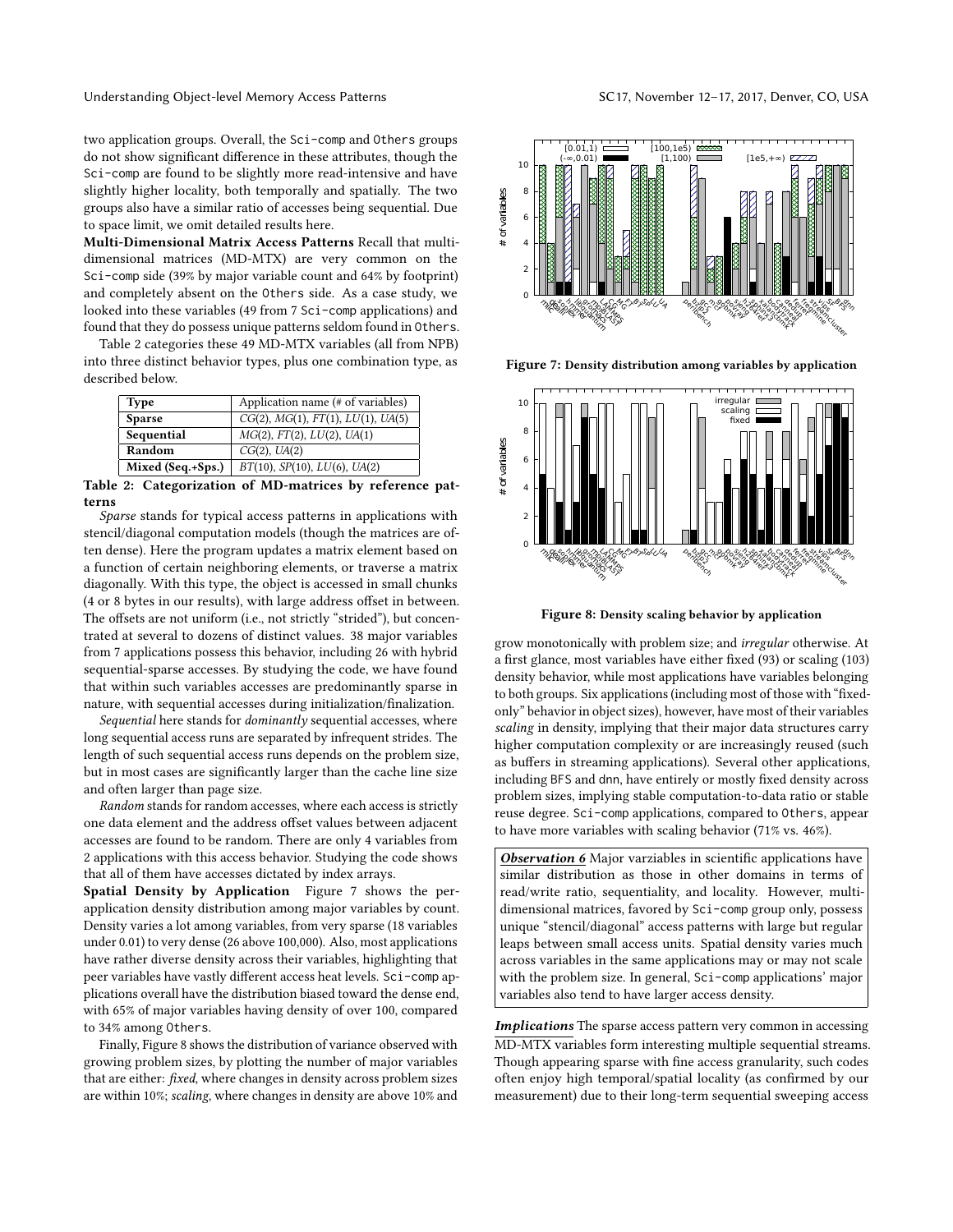<span id="page-10-0"></span>

<span id="page-10-1"></span>Figure 9: Sample time-series log of per-object access patterns (a-b) and sensitivity to sampling episode size (c-d). The bars in plots (c-d) show the median CV value, while the whiskers depict the minimum and  $75^{th}$  percentile CV values.

manner, which contrasts with random accesses in commercial applications (e.g., databases and graph).

On a different note, spatial density studied in this paper may be a good indicator of a variable's "worthiness" to be placed on closer/faster layers like the last-level cache or DRAM. Meanwhile, our results suggest that within an application, both the absolute and relative density can change significantly across problem sizes, so offline profiling for judging heat levels can be misleading.

# 5.7 Sampling Window Size for Access Profiling

Memory access profiling, trace collection, and trace-driven simulation are expensive. It is common for practitioners to study a partial, yet believed to be representative episode of the execution. Here we analyze the effect of the length of such episodes.

Figures [9\(a\)](#page-10-0) and [9\(b\)](#page-10-1) shows time-series measurements of two sample per-object attributes, access volume and read ratio, for three major variables in SPEC bzip2 during a full execution. Each data point shows the average value over a window of 1 billion instructions. These plots indicate that (1) variables' lifetimes and their overlap create variation in a scope much larger than billions of instructions, and (2) each individual variable's access behavior also fluctuates significantly over the many billion-instruction episodes.

To quantify the variability in these access patterns under different episode lengths, Figures  $9(c)$  and  $9(d)$  plot the coefficient of variation (CV, standard deviation divided by mean) in readings of these two attributes with varying episode length (in number of instructions). The bars plot the median CV value across all major variables in an application group, with error bars showing the minimum and  $75<sup>th</sup>$  percentile CV values.

As expected, increasing the episode length reduces inter-episode variance. However, such trend stops or slows down signicantly after 5 billion instructions, signaling that the inter-episode variance at this point is likely attributed to longer-term phases in execution. Also, Sci-comp programs appear to be more stable in access volume, but less so in read ratio, compared to Others programs. This is reasonable considering typical iterative scientific program behavior, where variables are processed at rather predictable speed, but may alternate between read and update passes.

Observation 7 For both scientific and commercial/personal applications, aggregate and per-variable access behaviors may vary significantly across adjacent billion-instruction episodes. Increasing episode length removes short-term "local" variances, while there remains longer-term behavior variation due to program phase changes.

<span id="page-10-3"></span><span id="page-10-2"></span>Implications Many prior studies on hardware architecture, memory hierarchy design or program access pattern analysis observe and test small sample segments from program execution, with typical lengths of under 200 million instructions [\[17,](#page-12-29) [31,](#page-12-30) [33,](#page-12-31) [41\]](#page-12-32) and 200-500 million instructions [\[20,](#page-12-33) [25,](#page-12-34) [36,](#page-12-35) [46,](#page-12-36) [50,](#page-12-37) [58\]](#page-12-38) Our experiments reveal that one or a few such samples often fail to capture a full picture of the programs' memory access behavior, even within their "steady phase" (after initialization and before finalization).

Meanwhile, using longer episodes might lose timely adaptation with online monitoring or decision making, and may bring higher profiling/analysis overhead. To this end, "partitioned" per-variable accesses (like those shown in Figure [9\(a\)\)](#page-10-0) appear to possess clear periodic patterns, though producing much more irregular aggregate access streams when interleaved. This suggests that variable access pattern analysis can be conducted offline, then combined with lightweight parameters and events (such as object allocation and de-allocation) to estimate a program's overall memory access behavior. The iterative phases and long object lifetimes with scientific applications make such methodology more promising there.

# 6 RELATED WORK

Memory Tracing Tools. There are many projects building memory tracing tools [\[27,](#page-12-14) [35,](#page-12-15) [38,](#page-12-13) [48\]](#page-12-7) and reducing their runtime performance overhead optimizations [\[18,](#page-12-10) [19,](#page-12-11) [21\]](#page-12-12), including those using dynamic sampling rates to minimize the runtime profiling overhead [\[21\]](#page-12-12). Existing tracing tools often require source codes to be recompiled with tracing tools and in particular, may require the use of special heap memory allocation libraries [\[48\]](#page-12-7). Meanwhile, sev-eral variable and object level profiling techniques [\[10,](#page-11-9) [11,](#page-11-10) [45,](#page-12-39) [47,](#page-12-40) [62\]](#page-12-9) have been explored to provide a finer-grained profiler, and provide a clearer picture of a program's memory behavior. These methods mainly rely on runtime instrumentation. In contrast, our work does not require source code access and focuses on understanding per-object behavior in relation to its variable within a program.

Memory Access Pattern Characterization. A large body of memory profiling works in the past had objectives that were limited to understanding the bandwidth and memory footprint requirements of the whole application, instead of per-variable memory access behavior. For example, existing profiling work [\[27,](#page-12-14) [35,](#page-12-15) [38,](#page-12-13) [48\]](#page-12-7) only reported memory access information at raw memory address level. Not only variable-level patterns are obscured, aggregate access patterns can change in complicated ways when application inputs change. Instead, our work provides an insightful and intuitive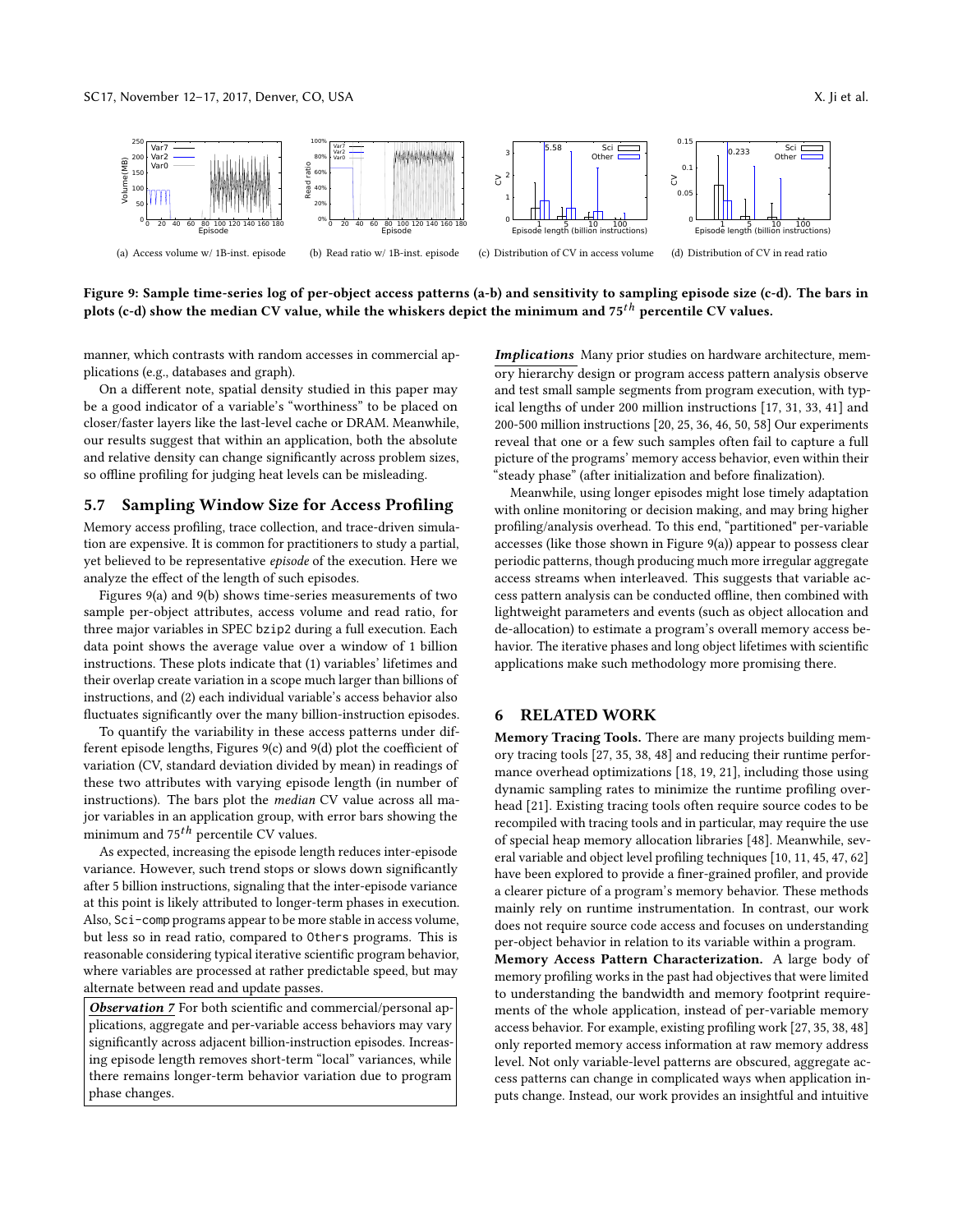understanding of applications' memory accesses by associating access patterns to their corresponding objects, especially by assessing behavior changes across varied input problem sizes.

On object-level study, there have been visualization tools to high-light memory accesses, such as HPCToolkit [\[2,](#page-11-11) [34\]](#page-12-41). Wu et al. [\[62\]](#page-12-9) proposed an efficient object-relative translation and decomposition technique to retrieve access information within one object. Zorn et al. [\[4,](#page-11-0) [7,](#page-11-12) [49\]](#page-12-42) conducted a series of studies on memory object allocation. More recently, Voskuilen et al. [\[56\]](#page-12-43) analyzed the behavior of malloc calls in multiple HPC applications to promote application-driven allocation for multi-level memory management. The NVMalloc library [\[57\]](#page-12-25) allows users to explicitly allocate variables on SSD devices for out-of-core scientific computing, while Hammond et al. [\[23\]](#page-12-44) presented automated policies to assist userdirected placement. Peng et al. [\[44\]](#page-12-45) studied applications' memory behavior on Intel Knights Landing (KNL) and utilized applications' access patterns to guide data placement on hybrid-memory systems. Our systematic study of object-level access patterns (across 38 applications from diverse domains) supplements these existing approaches and provides practical implications for ongoing architectural, system, and programming language work.

Domain-specific Characterization. Many prior studies [\[5,](#page-11-13) [28,](#page-12-46) [60,](#page-12-47) [61\]](#page-12-48) have analyzed memory access patterns in scientific and commercial applications. E.g., Barroso et al. [\[5\]](#page-11-13) provides a detailed performance survey of three major business application classes (such as OLTP and web search). Zhang et al. [\[28\]](#page-12-46) studied data locality in commercial OLTP and Weinberg et al. [\[60\]](#page-12-47) quantified temporal locality of HPC applications. In particular, one prior study [\[61\]](#page-12-48) exploits temporal address correlation and stream locality in shared memory accesses for scientific and commercial multiprocessor workloads, respectively. However, our research is the first to systematically compare and analyze general memory access behavior between scientific and other applications.

Locality Quantification. Many prior studies [\[15,](#page-11-14) [22,](#page-12-27) [40,](#page-12-28) [60\]](#page-12-47) have examined temporal and spatial locality. Reuse distance [\[15,](#page-11-14) [60\]](#page-12-47) is a popular locality metric, but is costly to calculate and only useful for scenarios with LRU-like replacement. Our approach targets the per-object access locality (plus other patterns) naturally tied to program semantics, which potentially allows application-level reuse distances to be derived by synthesizing per-object access patterns, when supplied with proper runtime parameters.

#### 7 CONCLUSION

In this work, we have developed a two-level profiling framework, and used it to obtain in-depth understanding of memory allocation and access behaviors, while connecting memory objects with program variables as well as computation semantics. We have profiled in detail 38 applications, spanning various domains including AI, data analytics, and HPC, each running with three problem sizes. Our comprehensive analysis of the results produced seven key observations that helped us identify critical differences in scientific applications' memory behavior, compared to other applications, and the corresponding opportunities/challenges for memory system design or memory management optimization.

Our profiling and analysis results have verified that there are significant differences in variable/object allocation and access behaviors between HPC applications and commercial/desktop ones. These findings can facilitate the design and optimization of HPCspecialized hardware, compilers, and middleware, such as nextgeneration supercomputer processors or accelerators. At the same time, we need to be careful in applying memory management design choices or recommendations based on experiments using only desktop/personal computing programs. Finally, commonly used HPC benchmarks do not capture the complexity in memory object allocation/access of real-world large applications.

# ACKNOWLEDGEMENT

We appreciate the thorough and constructive comments/suggestions from all our reviewers. Especially we thank our shepherd, Simon Hammond, for his guidance and responsiveness. This work was supported in part by the National Key R&D Program of China (Grant No. 2016YFA0602100), National Natural Science Foundation of China (Grant No. 91530323), Qatar Foundation (through a QCRI-MIT collaboration program), and the National Research Foundation of Korea (NRF) grant funded by the Korea Government (MISP) (No. 2015R1C1A1A0152105). It was also supported by, and used the resources of the Oak Ridge Leadership Computing Facility at ORNL, managed by UT Battelle, LLC for the U.S. DOE under the contract No. DE-AC05-00OR22725.

#### REFERENCES

- <span id="page-11-1"></span>[1] Mark James Abraham, Teemu Murtola, Roland Schulz, Szilárd Páll, Jeremy C Smith, Berk Hess, and Erik Lindahl. 2015. GROMACS: High performance molecular simulations through multi-level parallelism from laptops to supercomputers. SoftwareX (2015).
- <span id="page-11-11"></span>[2] Laksono Adhianto, Sinchan Banerjee, Mike Fagan, Mark Krentel, Gabriel Marin, John Mellor-Crummey, and Nathan R Tallent. 2010. HPCToolkit: Tools for performance analysis of optimized parallel programs. Concurrency and Computation: Practice and Experience (2010).
- <span id="page-11-7"></span>[3] Joseph Antony, Pete P Janes, and Alistair P Rendell. Exploring thread and memory placement on NUMA architectures: Solaris and Linux, UltraSPARC/FirePlane and Opteron/HyperTransport. In ACM/IEEE International Conference for High Performance Computing, Networking, Storage and Analysis (SC), 2006.
- <span id="page-11-0"></span>[4] David A Barrett and Benjamin G Zorn. Using lifetime predictors to improve memory allocation performance. In ACM SIGPLAN Notices, 1993.
- <span id="page-11-13"></span>[5] Luiz André Barroso, Kourosh Gharachorloo, and Edouard Bugnion. 1998. Memory system characterization of commercial workloads. ACM SIGARCH Computer Architecture News (1998).
- <span id="page-11-5"></span>[6] Bradford M Beckmann and David A Wood. Managing wire delay in large chip-multiprocessor caches. In ACM/IEEE Annual International Symposium on Microarchitecture (MICRO), 2004.
- <span id="page-11-12"></span>[7] Emery D Berger, Benjamin G Zorn, and Kathryn S McKinley. OOPSLA 2002: Reconsidering custom memory allocation. In ACM SIGPLAN Notices, 2013.
- <span id="page-11-3"></span>[8] Christian Bienia, Sanjeev Kumar, Jaswinder Pal Singh, and Kai Li. The PARSEC benchmark suite: Characterization and architectural implications. In IEEE Proceedings of the International Conference on Parallel Architectures and Compilation Techniques (PACT), 2008.
- <span id="page-11-4"></span>Gary Bradski and Adrian Kaehler. Learning OpenCV: Computer vision with the OpenCV library. O'Reilly Media, Inc, 2008.
- <span id="page-11-9"></span>[10] Brad Calder, Chandra Krintz, Simmi John, and Todd Austin. Cache-conscious data placement. In ACM Proceedings of the International Conference on Architectural Support for Programming Languages and Operating Systems (ASPLOS), 1998.
- <span id="page-11-10"></span>[11] Trishul M. Chilimbi. Efficient representations and abstractions for quantifying and exploiting data reference locality. In ACM Proceedings of the SIGPLAN Conference on Programming Language Design and Implementation (PLDI), 2001.
- <span id="page-11-6"></span>[12] Zeshan Chishti, Michael D Powell, and TN Vijaykumar. Optimizing replication, communication, and capacity allocation in CMPs. In ACM/IEEE Annual International Symposium on Computer Architecture (ISCA), 2015.
- <span id="page-11-2"></span>Aaron Darling, Lucas Carey, and Wu-chun Feng. 2003. The design, implementation, and evaluation of mpiBLAST. Proceedings of ClusterWorld (2003).
- <span id="page-11-8"></span>[14] Mohammad Dashti, Alexandra Fedorova, Justin Funston, Fabien Gaud, Renaud Lachaize, Baptiste Lepers, Vivien Quema, and Mark Roth. Traffic management: A holistic approach to memory placement on NUMA systems. In ACM SIGPLAN Notices, 2013.
- <span id="page-11-14"></span>[15] Chen Ding and Yutao Zhong. Predicting whole-program locality through reuse distance analysis. In ACM SIGPLAN Notices, 2003.